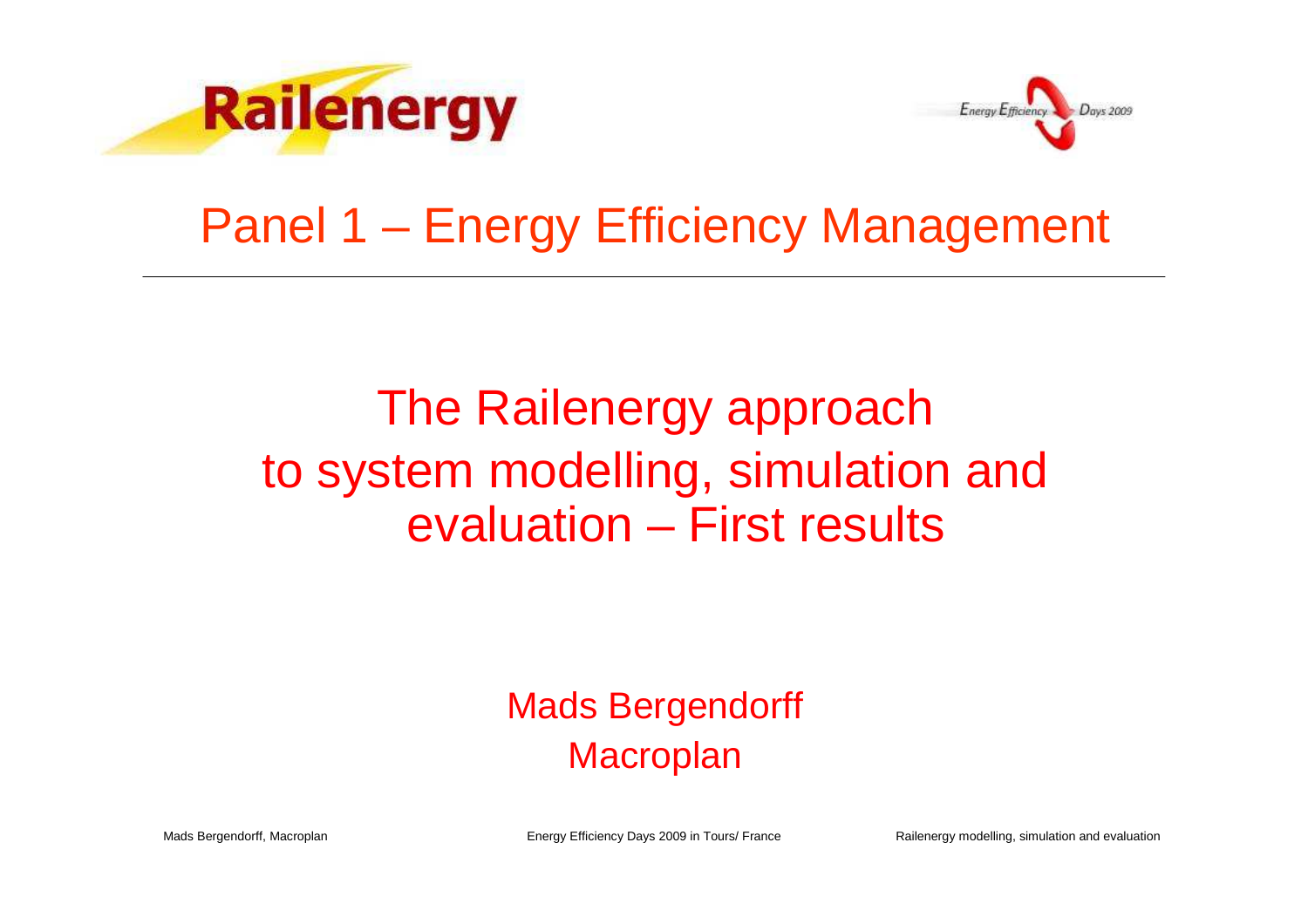# **Railenergy**





### Why "holistic methodology"?

- **Saving energy in railways is not one "silver bullet"** O solution
- O Only way to improve is to corporate within the supply chain (infrastructure, operator, supplier)
- $\circ$  Railway operators need a business case for their total (re-)investments in their fleet and operations
- O Modular concepts is good for standardization but risk to sub-optimize single components





 $\frac{1}{2}$  Energy consumption and possible savings have to be measured on system level to make sense

Energy Efficiency Days 2009 in Tours/ France Railenergy modelling, simulation and evaluation

Mads Bergendorff, Macroplan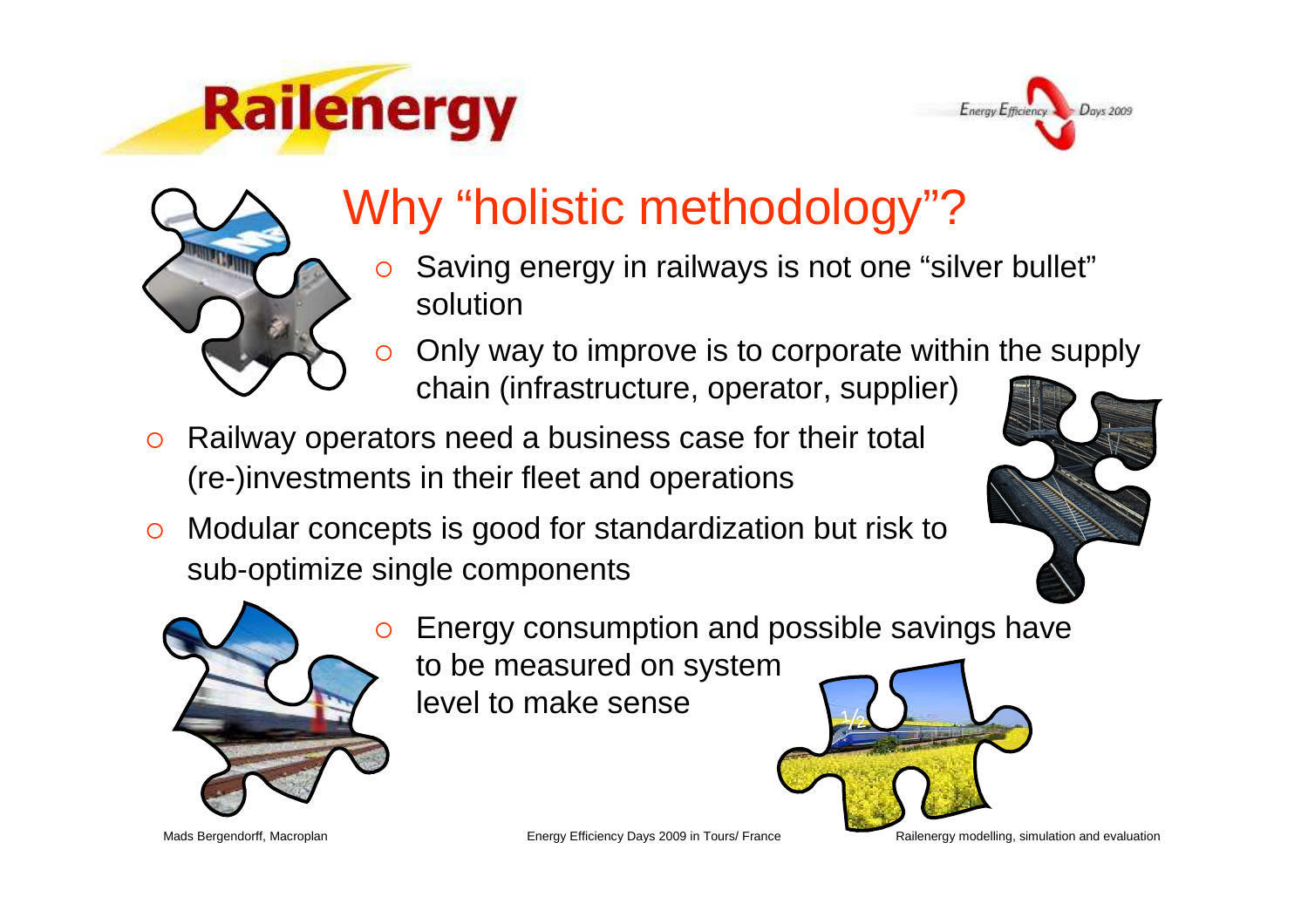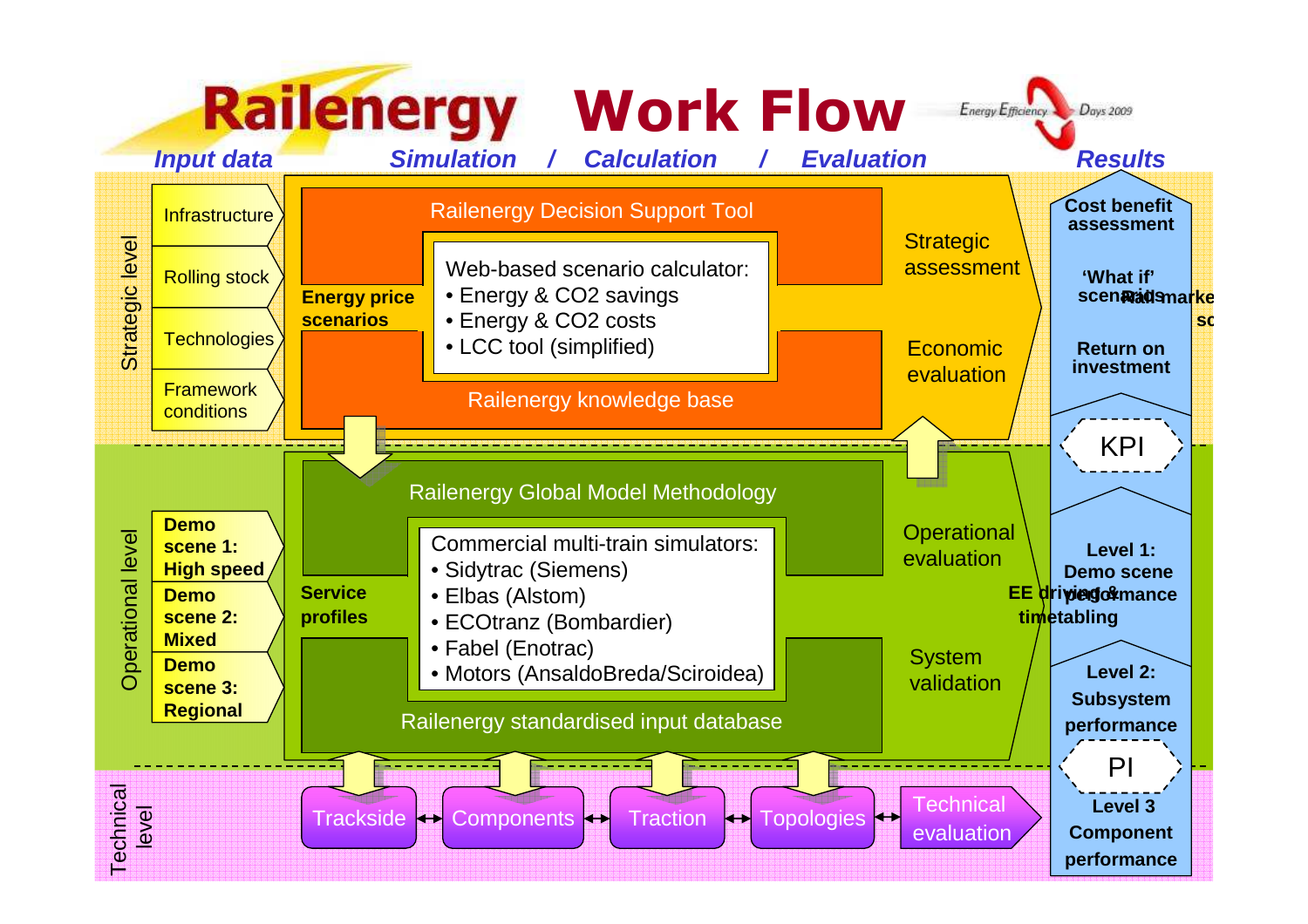



|                                                                    |                | IM                       | <b>RU</b>                        | <b>Starting</b><br><b>Station</b> | <b>Border</b><br><b>Station</b> | Country     | <b>Rolling stock</b><br>used on this line |
|--------------------------------------------------------------------|----------------|--------------------------|----------------------------------|-----------------------------------|---------------------------------|-------------|-------------------------------------------|
| <b>Demo scene 1</b> International<br>route with high speed traffic | Use case 1.1   | <b>RFF/SNCF</b><br>(UIC) | SNCF (UIC)                       | Paris                             | Forbach /<br>Sarrebruck         | France      | ICE <sub>3</sub>                          |
|                                                                    | Use case 1.2   | DB Netz (UIC)            | DB AG (UIC)                      | Forbach /<br>Sarrebruck           | Frankfurt                       | Germany     | ICE <sub>3</sub>                          |
|                                                                    |                | IM                       | <b>RU</b>                        | <b>Starting</b><br><b>Station</b> | <b>Border</b><br><b>Station</b> | Country     | <b>Rolling stock</b><br>used on this line |
| Demo scene 2 International route<br>with mixed traffic             | Use case 2.1 A | ÖBB (UIC)                | <b>RCA</b>                       | Kufstein                          | <b>Brenner</b>                  | Austria     | 1216                                      |
|                                                                    |                | ÖBB                      | <b>RCA</b>                       | Kufstein                          | <b>Brenner</b>                  | Austria     | 4024<br><b>ICE 4011</b>                   |
|                                                                    | Use case 2.1 B | ÖBB (UIC)                | <b>RCA</b>                       | Kufstein                          | <b>Brenner</b>                  | Austria     | 1216                                      |
|                                                                    | Use case 2.2   | <b>RFI</b>               | Trenitalia /<br>Trenitalia Cargo | Verona                            | <b>Brennero</b>                 | Italy       | E 405                                     |
|                                                                    |                | IM                       | <b>RU</b>                        | <b>Starting</b><br><b>Station</b> | <b>End Station</b>              | Country     | <b>Rolling stock</b><br>used on this line |
| <b>Demo scene 3 Regional routes</b><br>with passenger traffic      | Use case 3.1   | <b>RFF/SNCF</b><br>(UIC) | Eurolum (Veolia<br>Transport)    | Paimpol                           | Guingamp                        | France      | <b>SNCF</b> to confirm                    |
|                                                                    |                |                          |                                  | Guingamp                          | Carhaix                         |             |                                           |
|                                                                    | Use case 3.2   | <b>BV</b>                | <b>SL</b>                        | Upplands<br>Väsby                 | Södertälje                      | Sweden      | Alstom Coradia<br>Lirex (X60)             |
|                                                                    | Use case 3.3   | ProRail                  | <b>NS</b>                        | <b>Utrecht</b>                    | Zwolle                          | Netherlands | ICM-III + ICM-IV                          |
|                                                                    | Use case 3.4   | Pro Rail                 | NS/Lloyd<br>Register             | Rotterdam                         | Groningen                       | Netherlands | ICM-III + ICM-IV                          |
|                                                                    | Use case 3.5   | <b>Network Rail</b>      | <b>ATOC</b>                      | London                            | Sheffield                       | <b>UK</b>   | 222 (4 car)                               |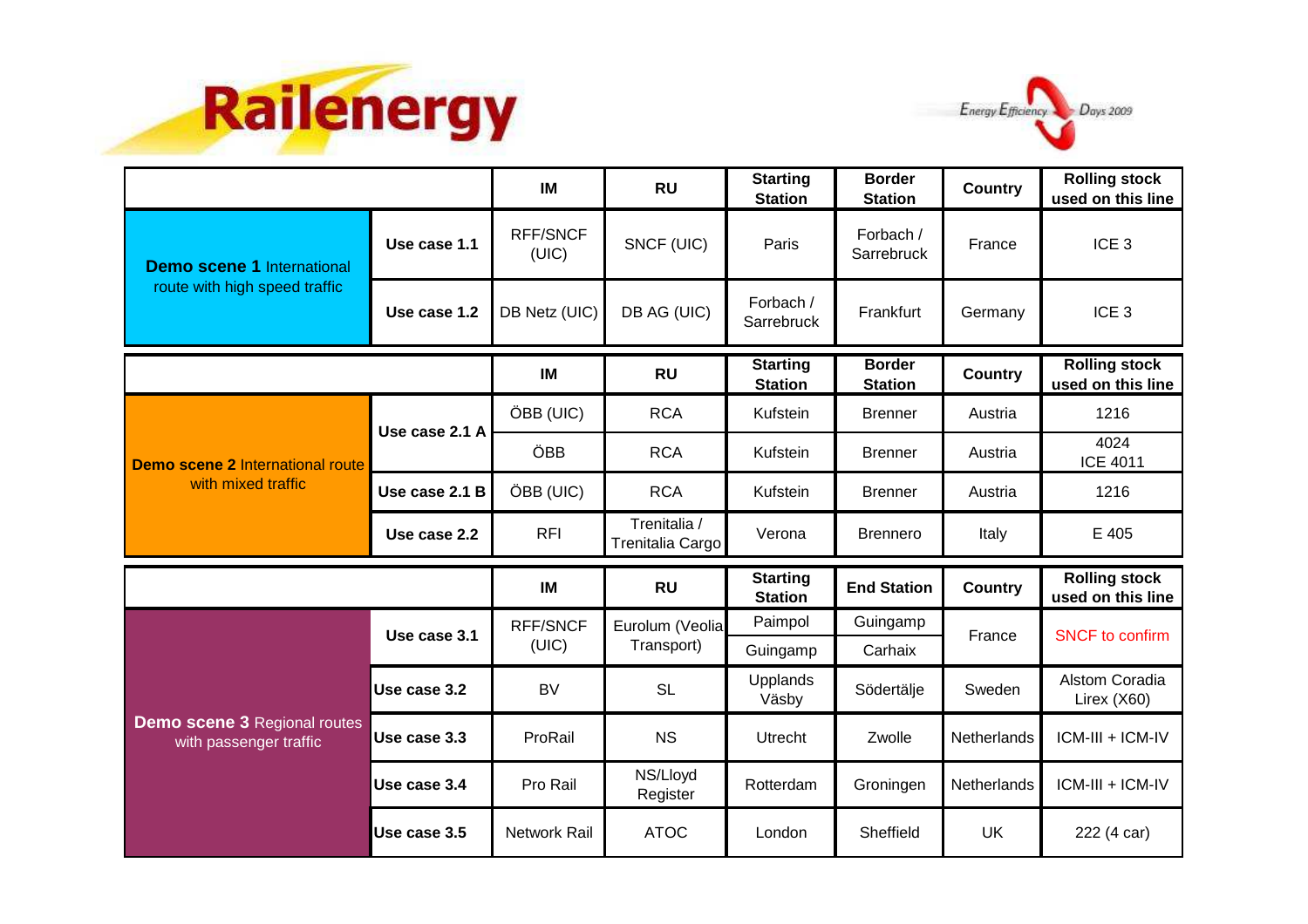



#### Boundaries for Railenergy simulations



Figure 1: Sketch of system boundaries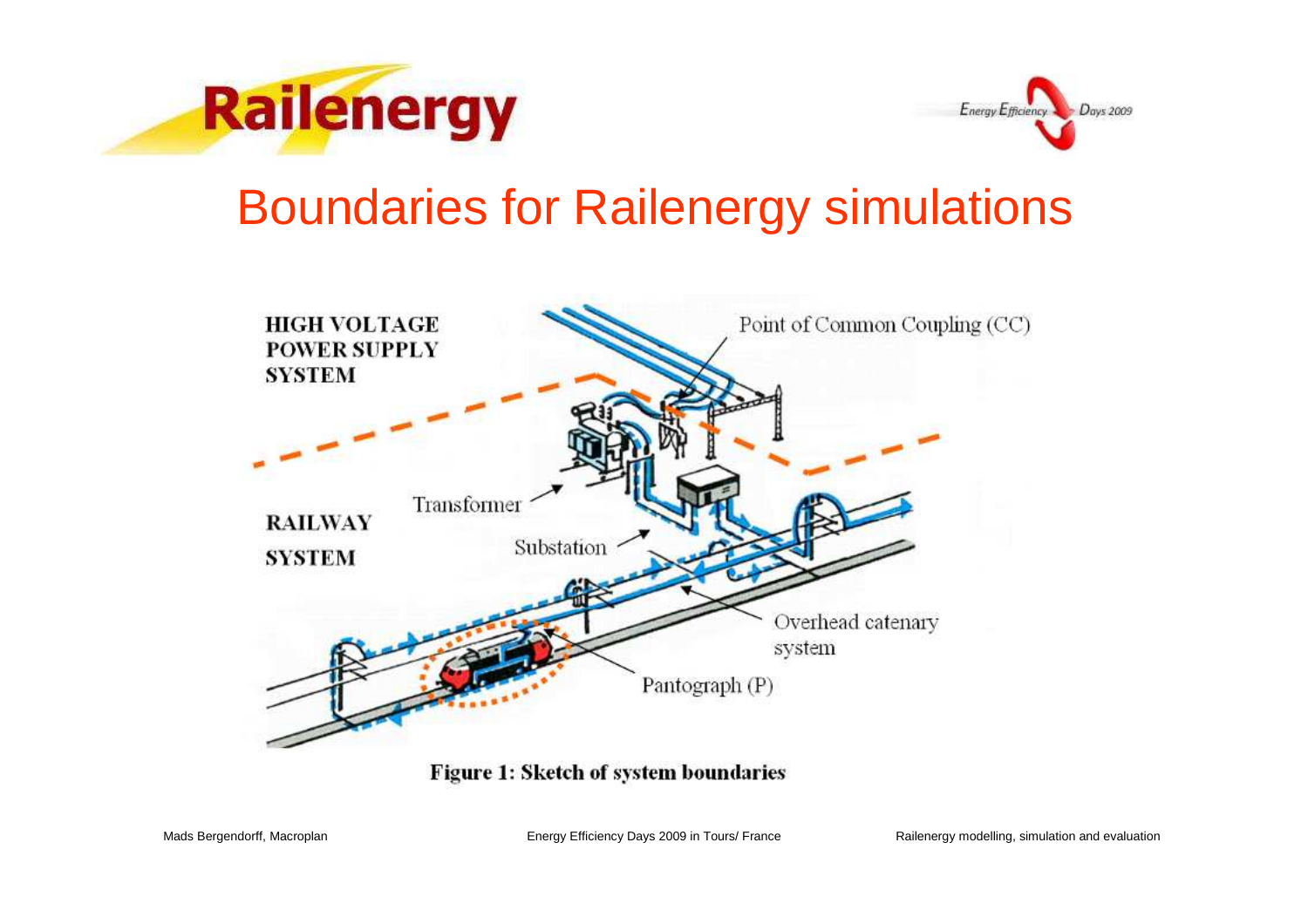



#### What did we do so far?

- Agreement on common simulation methodology and harmonised input data template among simulation teams
- o Baseline simulations completed for all demo scenes and use cases in September 2009
- o First simulations of new technologies are currently being performed (Autumn 2009)
- o Operational evaluation & validation of the baseline simulations are ongoing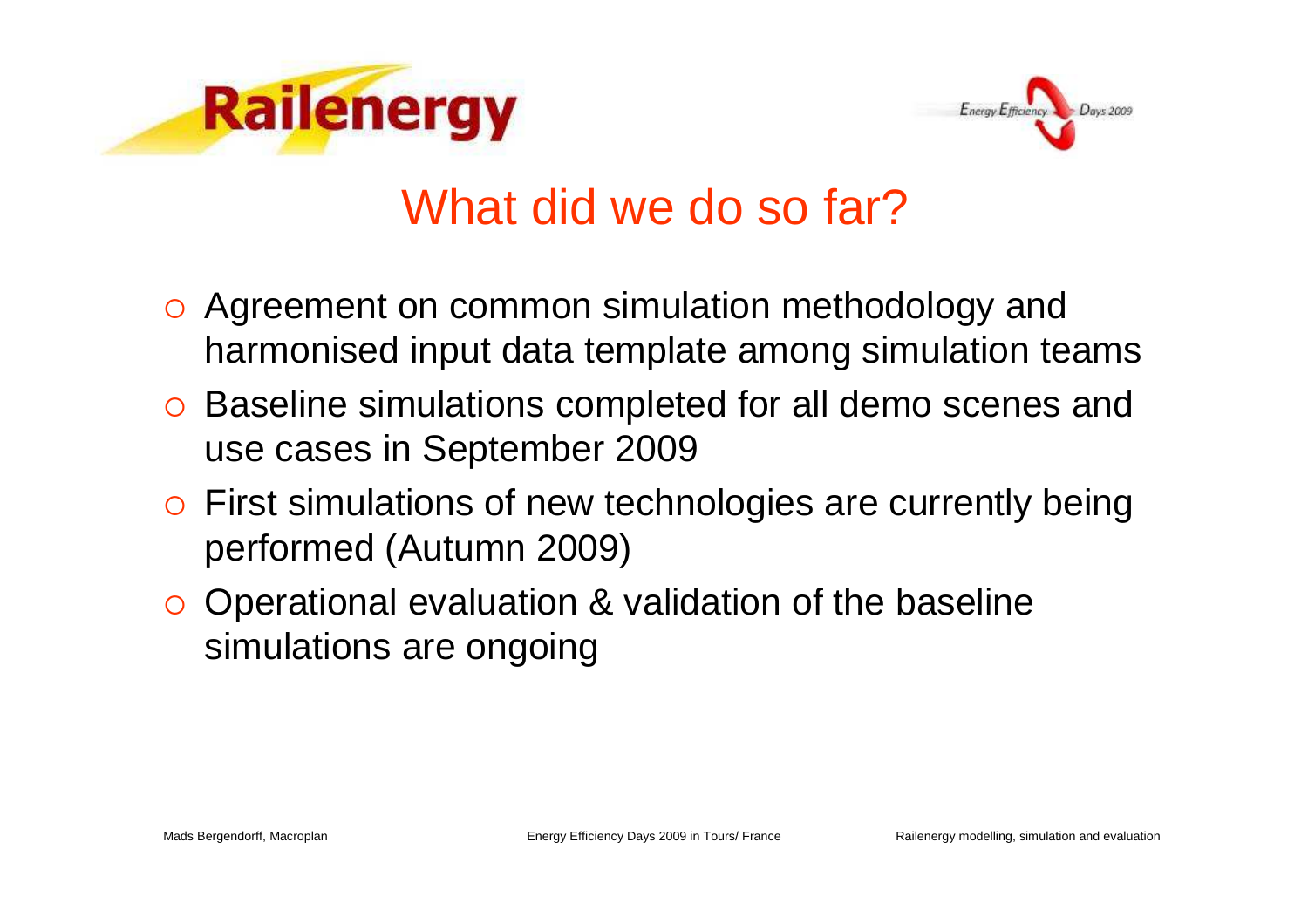



#### First draft results – baseline simulations

| <b>Baseline simulations</b>  | KP <sub>1</sub> | KP <sub>2</sub> | KP4         | KP <sub>5</sub><br>Parked trains | KP <sub>6</sub><br>Regenerative | KP <sub>7</sub><br><b>Network</b> |
|------------------------------|-----------------|-----------------|-------------|----------------------------------|---------------------------------|-----------------------------------|
| <b>First draft results</b>   | kWh/gross tkm   | kWh/seat tkm    | kWh/pass km | $(\% )$                          | braking (%)                     | efficiency (%)                    |
| <b>SIE UC 1.1</b>            | 0.054           | 0.051           | 0.068       | 2.40%                            | 5.03%                           | 97.70%                            |
| <b>ASB+SCID 2.1-A (loco)</b> | 0.033           | 0.046           | 0.091       |                                  | 19.10%                          | 96.50%                            |
| <b>ASB+SCID 2.1-A (EMU)</b>  | 0.038           | 0.033           | 0.066       | $\blacksquare$                   | 21.60%                          | 84.00%                            |
| <b>ASB+SCID 2.2 (Mixed)</b>  | 0.048           |                 |             | $\blacksquare$                   | 1.30%                           | 89.90%                            |
| BT UC 3.1 (peak hour)        | 0.022           | 0.006           | 0.025       | $\blacksquare$                   | 0.00%                           |                                   |
| BT UC 3.1 (off-peak)         | 0.018           | 0.0065          | 0.0065      |                                  |                                 |                                   |
| <b>BT UC 3.1 (day)</b>       | 0.020           | 0.006           | 0.013       | $\blacksquare$                   | 0.00%                           |                                   |
| ALS UC 3.2 (off-peak)        | 0.071           | 0.040           | 0.158       | $\blacksquare$                   | 24.90%                          | 98.50%                            |
| <b>ALS UC 3.2 (day)</b>      | 0.070           | 0.040           | 0.115       |                                  | 25.43%                          | 97.84%                            |
| <b>ENO UC 3.3</b>            | 0.057           | 0.022           | 0.034       | 12.80%                           | 13.90%                          | 84.60%                            |
| <b>ENO UC 3.4</b>            | 0.045           | 0.018           | 0.023       | 10.10%                           | 3.80%                           | 88.30%                            |
| ALS UC 3.2 (peak hour)       | 0.069           | 0.042           | 0.042       | 4.67%                            | 26.30%                          | 96.74%                            |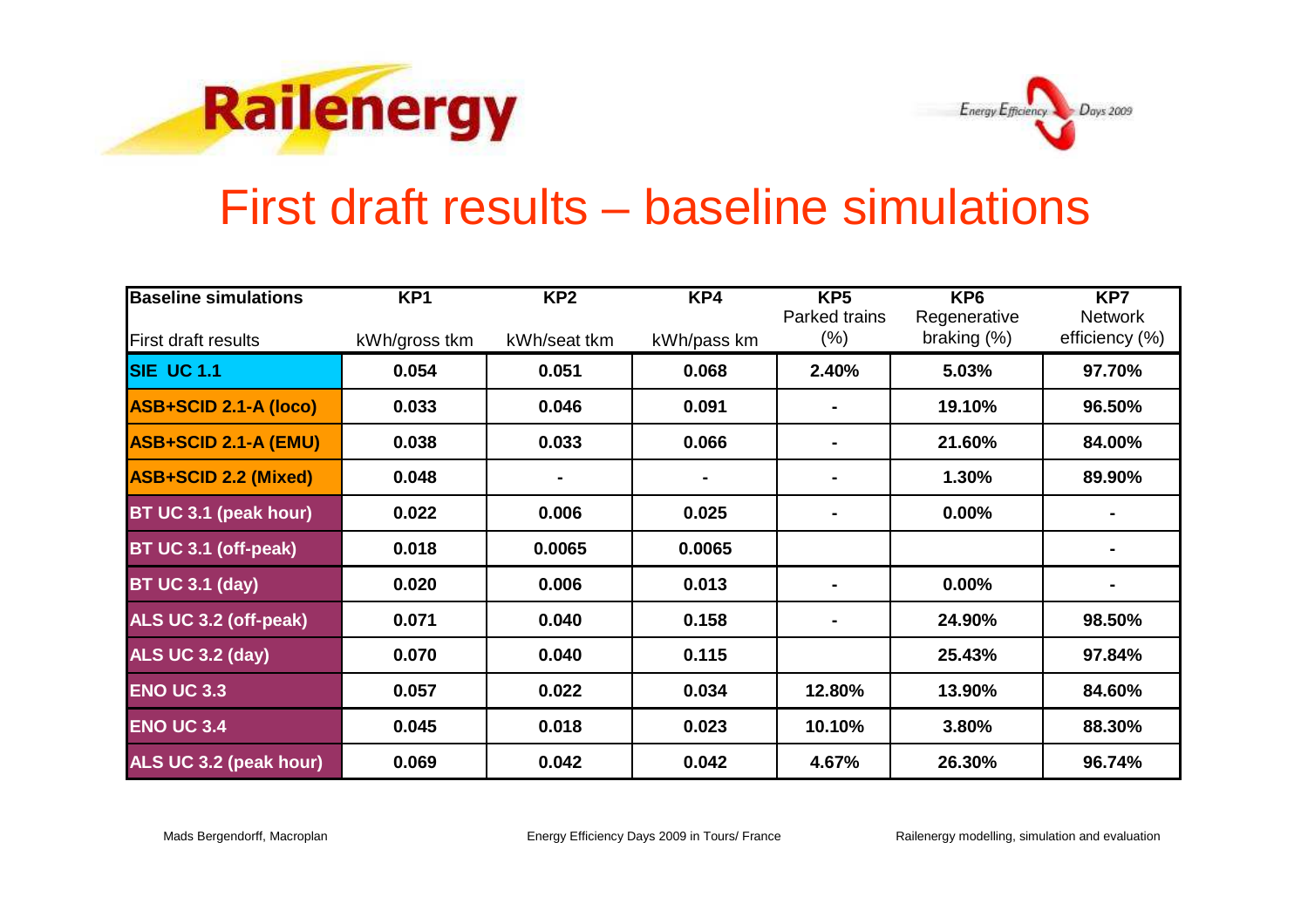



#### Simulation findings so far

- $\Omega$  The different commercial multi train simulation tools produce comparable and mostly consistent outputs
- O A range of commonly agreed assumptions have influenced the achieved simulation results
- O Simulation KPI values are lower than real measurements as expected
- $\Omega$  Simulation of driving styles are difficult to align with realistic situations due to the lack of complexity
- $\circ$  KPI's for parked trains and regeneration are very sensitive to selection of number of train sets, peak/off peak settings, etc.
- O The "Plug & Play" principle for simulation of virtual new components needs further investigation before final conclusions can be drawn

Mads Bergendorff, Macroplan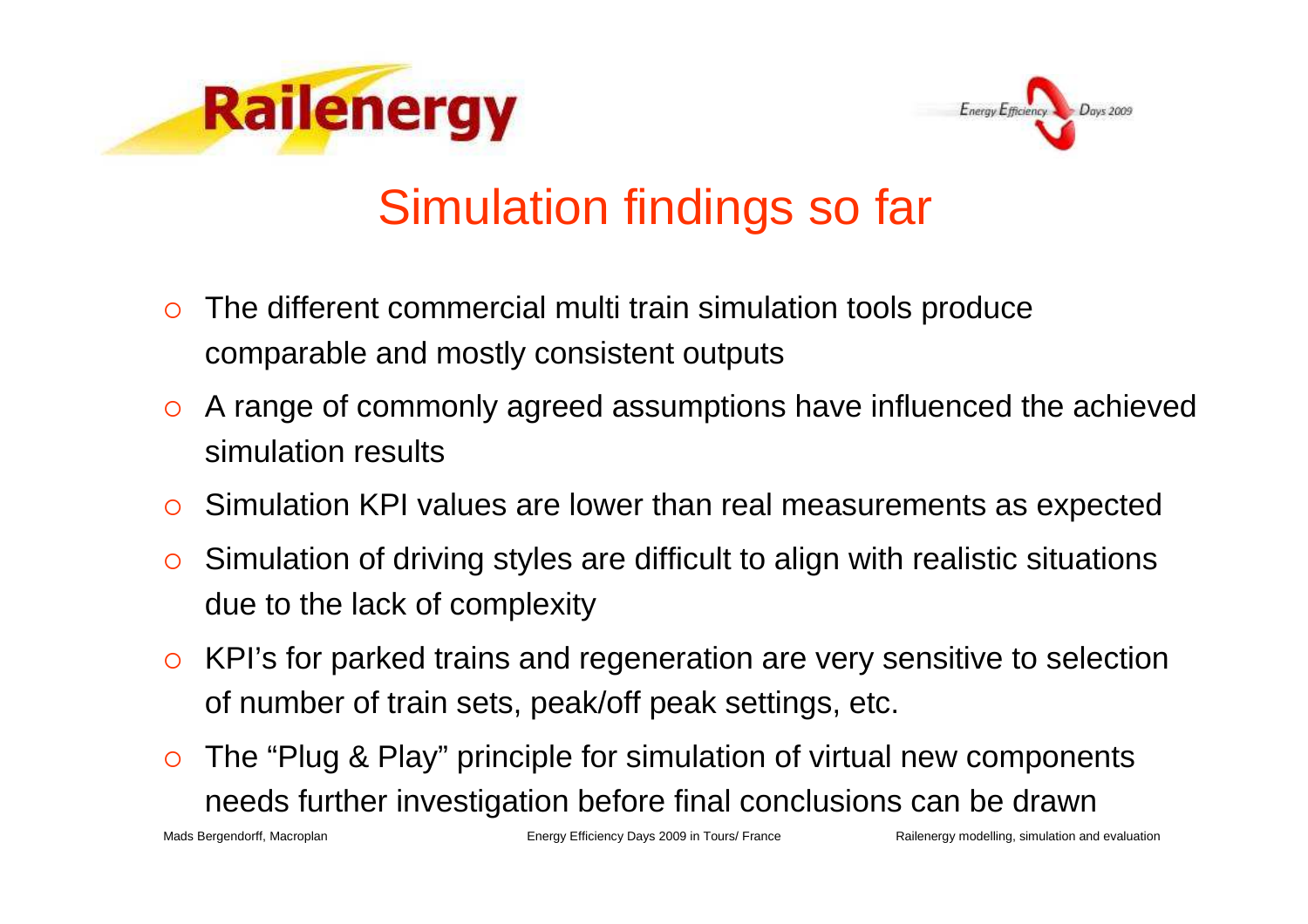



#### Different applications of Railenergy KPI's



- O UIC statistics – total and average of many companies, either per service types or aggregated averages
- $\Omega$  Company annual totals typically including "empty runs", to and from workshops, etc. (also estimations)
- $\circ$  Direct measurements for specific lines: out of service (e.g. tests for homologation) or in-service ("from station A to B")
- $\Omega$  Simulations using the Railenergy global modelling methodology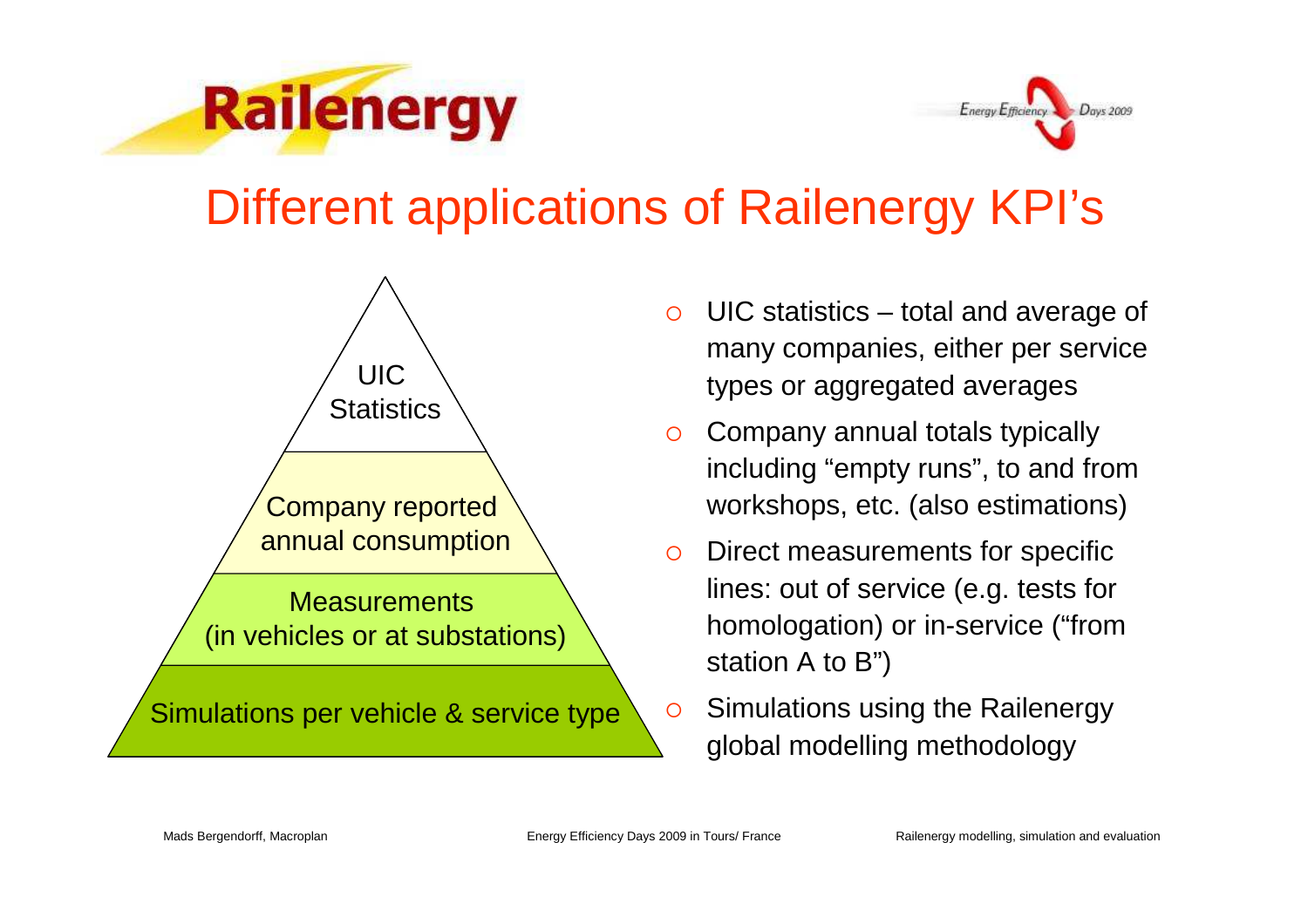



#### Next Steps & Outlook

- o Simulations of new technology potentials will be finalised in February 2010
- o Validation of the "shared simulation" approach
- $\bigcirc$ Operational evaluation to secure link to reality
- o Publication of results via our website throughout Spring 2010
- o Economic and strategic evaluation & assessment based on simulation results will take place during Winter 2010 –using the Railenergy Decision Support Tool
- o Business cases for technology clusters